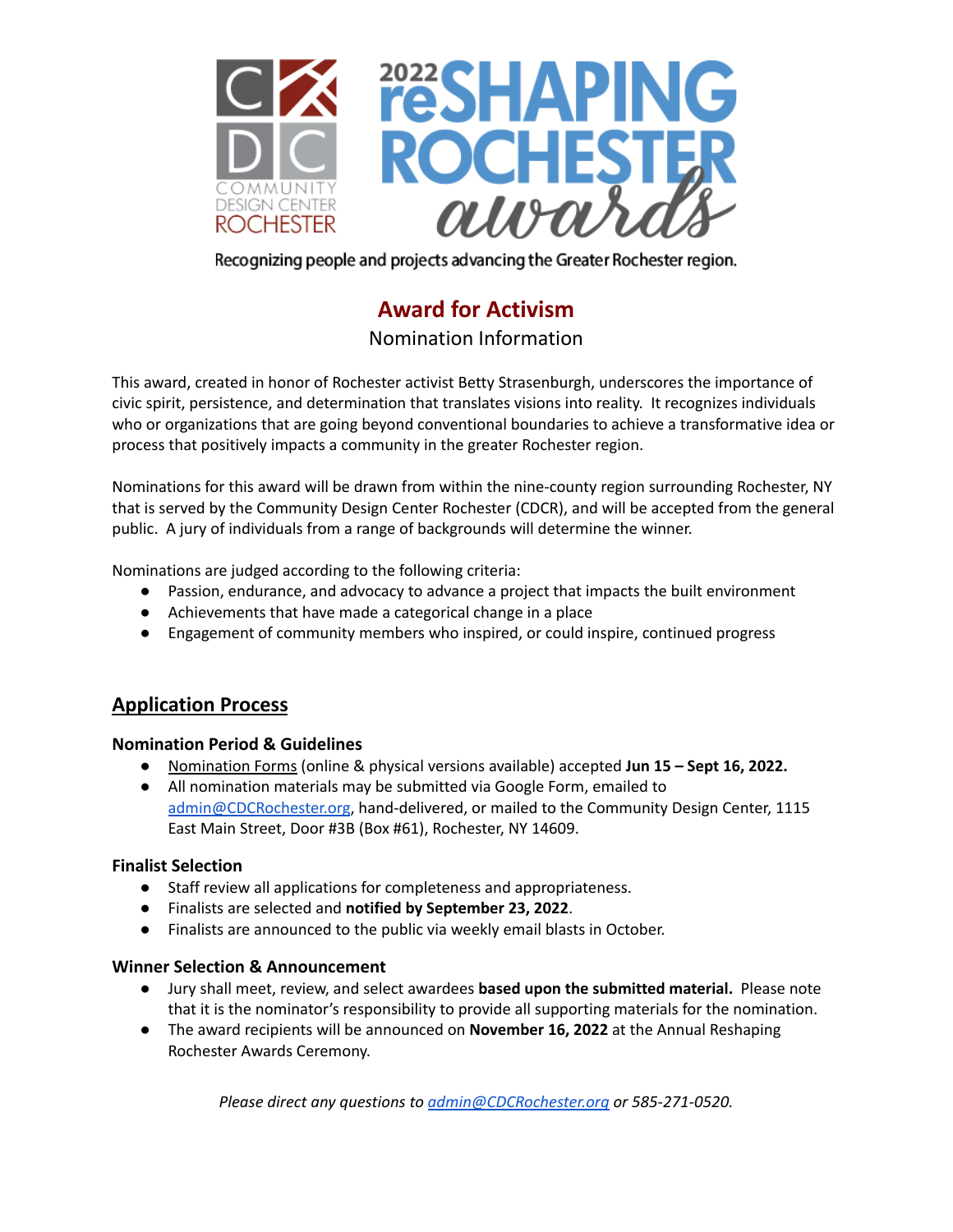

Recognizing people and projects advancing the Greater Rochester region.

# **Nomination Form for the Award for Activism**

*NOTE: A digital nomination form is available at <https://forms.gle/FMGg44Wch1DmeiHo7>*

*Nominee (Individual, Organization)*

*Website URL, if applicable*

*Nomination Submitted by (Name)*

*Contact Person for nominee*

*Address*

*City, State, Zip*

*Telephone*

*E-mail*

*Organization, Affiliation*

*Address*

*City, State, Zip*

*Telephone*

*E-mail*

Your signature Date